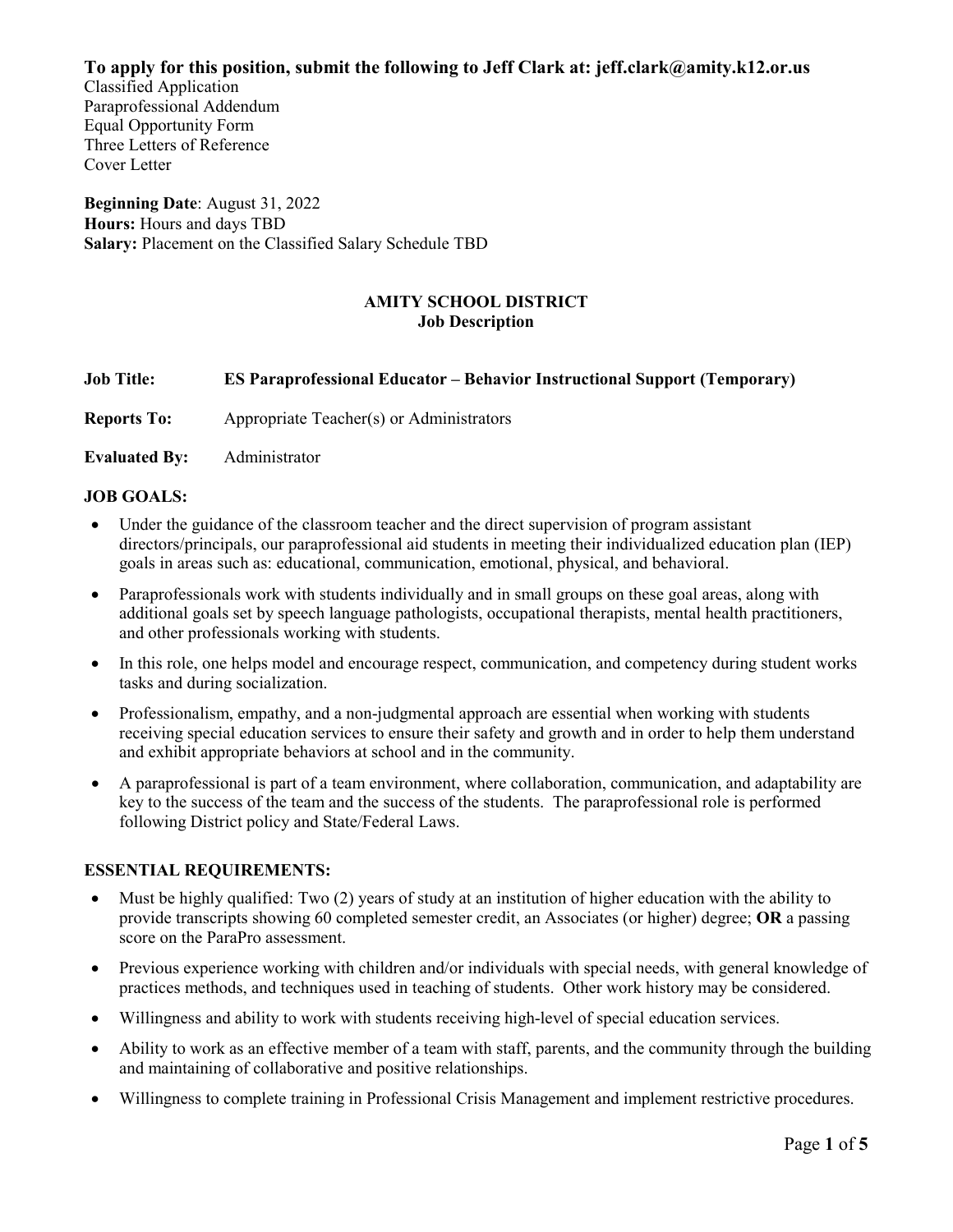- Good oral, written, and interpersonal communication that is maintained during high-stress and crisis situations.
- Ability and desire to work with assistive technology.
- Basic computer and email skills. Proficient in core educational subject areas.

# **ESSENTIAL DUTIES AND RESPONSIBILITIES:**

- Assist special education teaching staff in providing instruction and managing student educational programming.
- Adapt instructional materials, equipment, or strategies, under the direction of the teacher and other professionals, to provide differentiated instruction, accomplish objectives and meet student needs.
- Implement charting, data collection, paperwork preparation, and other monitoring techniques to ensure student success in a variety or areas, such as behavioral, social, and educational.
- Assist licensed staff in the implementation of classroom management and behavioral interventions, creating an environment appropriate for learning.
- Utilize proactive behavior management techniques, reinforcing positive behaviors, utilizing de-escalation techniques, and redirecting inappropriate behaviors. May be require to use physical restraints.
- Assist students in their daily routines, including escorting students during arrival and departure and to special classes or therapy, providing supervision in school areas such as lunch, the playground or gym, and at school related activities off site.
- Facilitate activities with a student or small group under the direction of the teacher, therapist or other related services staff.
- Assist students with developing appropriate social skills and behavior, through a variety of methods including modeling, lessons, incentive plans, and charting.
- Help to maintain safety of all students and the environment.
- Collaborate with related service personnel, teachers, fellow students, and other program/school staff in order to meet the needs of students and maintain a positive work environment for all.
- Participate in training/in-service as assigned, in accordance to the contract.
- Perform other job-related duties, as assigned.

# **CERTIFICATES, LICENSES, REGISTRATIONS, BONDING, AND/OR TESTING REQUIRED:**

- Must posses a valid first aid card or the ability to attain one within 90 days of employment (ORS 342.169)
- Criminal Justice Fingerprint Clearance (Board Policy GCDA/GDDA-AR)
- Pre-employment physical may be required

Reasonable accommodations for the application and interview process will be provided upon request and as required in accordance with the Americans With Disabilities Act of 1990. Persons with disabilities may contact Jeff Clark at 503-835-2171 for additional information or assistance. Speech/Hearing impaired persons may contact the district assistance through the Oregon Relay at 1-800-735-2900.

# **PHYSICAL DEMANDS:**

- Ability to lift up to 50 pound weight and up to adult-size body weight with two-to-three-person lift.
- Ability to support a student's full body weight up to adult size.
- Frequently requires standing, walking, lifting, bending, leaning, and repetitive motions.
- Occasionally requires sitting, stopping, kneeling, and crouching.
- Ability to tolerate sudden jarring movement.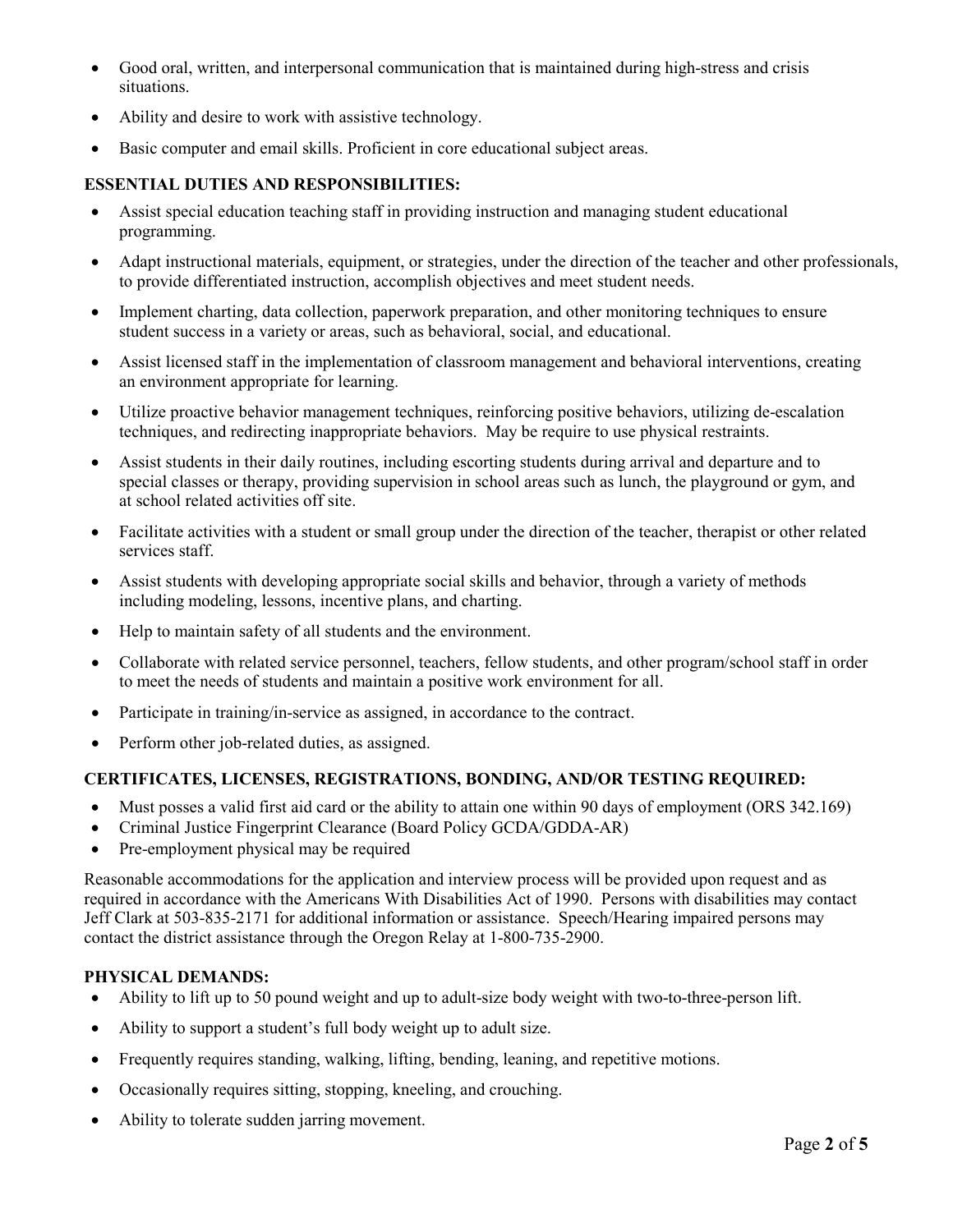- Work occasionally requires exposure to outdoor weather conditions and exposure to bloodborne pathogens and may require wearing of personal protective equipment.
- Locations are generally moderately noisy.

**WORK ENVIRONMENT:** The work environment characteristics described here are representative of those an employee encounters while performing the essential functions of this job. (See addendum)

**TERMS OF EMPLOYMENT:** Days and hours to be arranged, with salary according to current schedule.

**EVALUATION:** Following the probationary period, performance of this job will be evaluated annually in accordance with provisions of the Board's policy on evaluation of classified personnel.

*I have read and understand the responsibilities and qualifications of this job description.*

*Signature date*

5/2022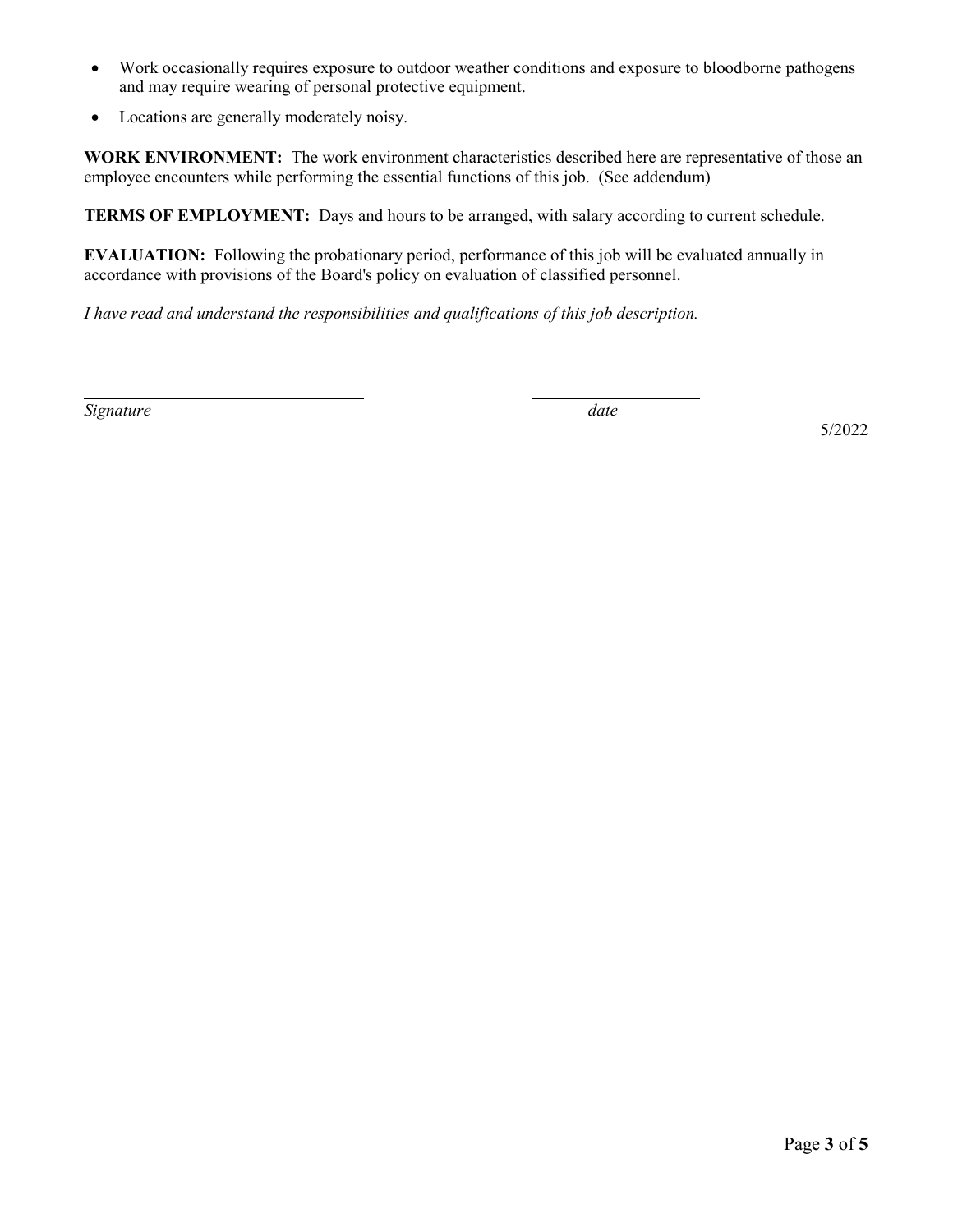#### **AMITY SCHOOL DISTRICT**

#### **PHYSICAL DEMANDS AND WORK REQUIREMENTS**

#### JOB TITLE: **PARAPROFESSIONAL I & II**

#### LOCATION:**ELEMENTARY, MIDDLE, HIGH SCHOOLS**

#### **SPECIAL HAZARDS / NOTES: (REQUIREMENTS OF VISION, HEARING, EXPOSURE TO HAZARDOUS CHEMICALS OR FUMES, ETC.)**

#### **TOOLS / EQUIPMENT / VEHICLES: (THIS JOB REQUIRES SKILLS USING THE FOLLOWING BUT ARE NOT LIMITED TO THOSE LISTED)**

| <b>TOOLS &amp; EQUIPMENT</b> | Occasional | Frequently | Continuously |
|------------------------------|------------|------------|--------------|
|                              | Use        | Used       | Used         |
| Paper Cutter                 | X          |            |              |
| Copy Machine                 | X          |            |              |
| Laminator                    | X          |            |              |
| Book binder                  | X          |            |              |
| Typewriter                   | X          |            |              |
| Computer                     | Χ          |            |              |
| <b>TV/VCR</b>                | X          |            |              |
| Risograph                    | Х          |            |              |
| Intercom                     | X          |            |              |
| Tape Recorder                | Χ          |            |              |
|                              |            |            |              |

#### **VEHICLES**

| ------------- |  |  |
|---------------|--|--|
|               |  |  |
|               |  |  |
|               |  |  |
|               |  |  |

#### **ENDURANCE**

#### **HOURS AT ONE TIME**

|                                           | __<br>_______          |           |                           |  |  |  |  |  |  |
|-------------------------------------------|------------------------|-----------|---------------------------|--|--|--|--|--|--|
|                                           |                        |           |                           |  |  |  |  |  |  |
|                                           |                        |           | ∡⊾                        |  |  |  |  |  |  |
| Sitting<br>Standing<br>Walking<br>Driving |                        |           | $\mathbf{v}$<br>$\lambda$ |  |  |  |  |  |  |
|                                           |                        | $\lambda$ |                           |  |  |  |  |  |  |
|                                           | $ -$<br>$\overline{ }$ |           |                           |  |  |  |  |  |  |

# **TOTAL HOURS IN A WORK DAY**

|                     |                   | $\sqrt{2}$<br>⊥≀∠ |                |                |  |  |  |
|---------------------|-------------------|-------------------|----------------|----------------|--|--|--|
|                     |                   |                   | $\overline{ }$ |                |  |  |  |
| Sitting<br>Standing |                   |                   |                | $\overline{ }$ |  |  |  |
| Walking             |                   |                   |                | $\lambda$      |  |  |  |
| Driving             | $ -$<br>$\Lambda$ |                   |                |                |  |  |  |

### **PHYSICAL**

| Lift $\&$    | Never | Occasional | Frequently  | Continuously |
|--------------|-------|------------|-------------|--------------|
| Carry        | $0\%$ | $1 - 33\%$ | $34 - 66\%$ | $67 - 100\%$ |
| $1-10$ lbs.  |       |            |             | Х            |
| $11-20$ lbs. |       |            |             |              |
| $21-50$ lbs. |       |            |             |              |
| $51-75$ lbs. |       | X          |             |              |
| $76-100$ lbs |       |            |             |              |